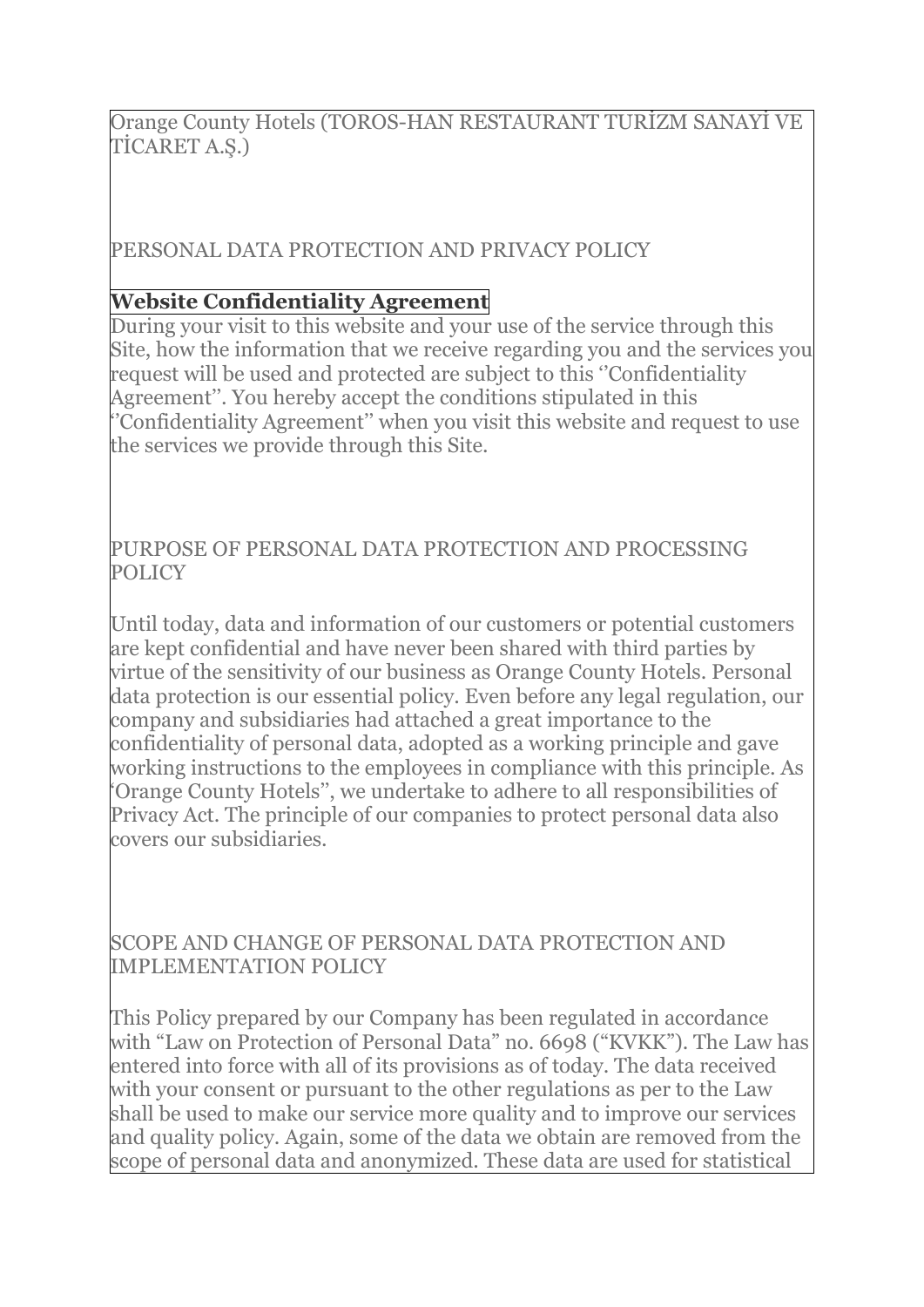purposes and not subject to the enforcement of Law and our Policy. "Personal Data Protection and Implementation Policy of Orange County Hotels" aims and regulates the protection of the data which are automatically obtained from our customers, potential customers, employees and the customers and employees of the companies in cooperation with us for solution partnership and the other parties.

Our company reserves the right to change our Policy and Regulation – provided to comply with the Law and protect the personal data in a better way.

PURPOSE OF DATA PROCESSING

Collection and processing of personal data by "Orange County Hotels" shall be executed in line with the purposes stipulated in the letter of clarification. The data are collected and processed to draw up contracts and provide better services to the customers.

## GENERAL PRINCIPLES ON PROCESSING OF THE PERSONAL DATA

a) Being in compliance with the law and good faith: "Orange County Hotels" questions the source of the data it collects or sent by other companies and attaches importance to handling these in compliance with the law and good faith. Within this framework, it warns and notifies the third parties (agencies and other intermediary firms) that sell the services provided by "Orange County Hotels" to protect the personal data.

b) Being accurate and up to date, if necessary: "Orange County Hotels" attaches importance to the accuracy of all of the data kept within the organization, to the fact that they don't include any misinformation and that personal data are updated only if the changes are notified.

c) Being processed for specified, explicit, and legitimate purposes: "Orange County Hotels" processes the data limited to the services and purposes for which consent of the persons are taken during the services. It shall not process, use and make use of the data out of business purposes.

d) Being relevant, limited and proportionate to the purposes for which data are processed: "Orange County Hotels" uses the data only for processing purposes and to the extent what the service requires.

e) Being stored only for the time designated by relevant legislation or necessitated by the purpose for which data are collected: "Orange County Hotels" keeps the contractual data as long as it's required by the commercial and taxation law as well as the periods of conflicts of law. Nevertheless, it shall delete or anonymize the data in case the reasons necessitating their processing cease to exist.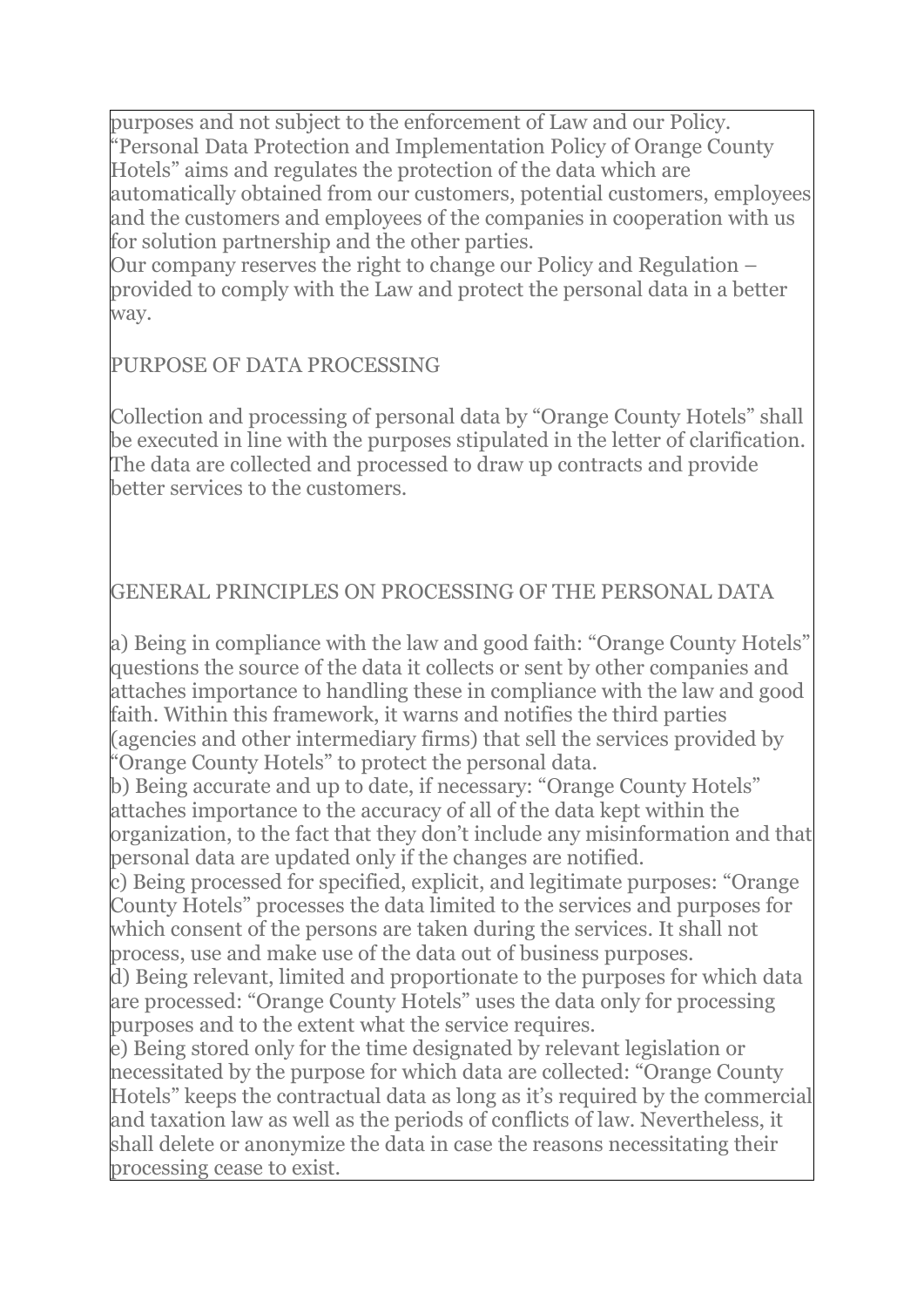It's crucial to state that whether "Orange County Hotels" collects or processes the data by one's will or in compliance with the law, the abovementioned provisions shall apply anyhow.

You shall have the following rights pursuant to Article 11 of Law on Protection of Personal Data. A separate application shall be prepared by "Orange County Hotels" for you to facilitate your related rights.

## **Maximum Savings Policy/Scrimping Policy**

Pursuant to our policy called as maximum savings policy or scrimping policy, the data received by "Orange County Hotels" are processed into the system as required. Thus, which data we will collect shall be determined according to the purpose. Unnecessary data shall not be collected. Other data submitted to our company are transferred to the information system of the company in the same way. Redundant information is not stored in the system, they are deleted or anonymized. These data may be used for statistical purposes. Health data among the special quality data are only kept in the system to provide better service to the customers and to protect their health.

## **Deletion of personal Data**

When the retention period necessitated by the Law expires, judicial procedures are completed or other requirements no longer exists, these data shall be deleted, removed or anonymized automatically, by the company or upon the request of the relevant person.

# **Accuracy and Currency of Data**

The data within the body of "Orange County Hotels" are processed as declared by the relevant persons as a rule. "Orange County Hotels" is not obliged to check up on the accuracy of the data declared by the customers or the persons in touch with "Orange County Hotels" and it's also contrary to the Laws and our working principles. The declared data are regarded as correct and accurate. The principle of accuracy and currency of personal data has also been adopted by "Orange County Hotels". The personal data processed upon the request of the relevant person or from official documents that are submitted to our company are updated. Necessary precautions are taken for this purpose.

# **Confidentiality and data security**

Personal data are confidential and "Orange County Hotels" obeys the rule of confidentiality. Only authorized persons shall access the personal data. All necessary technical and administrative measures are taken to protect the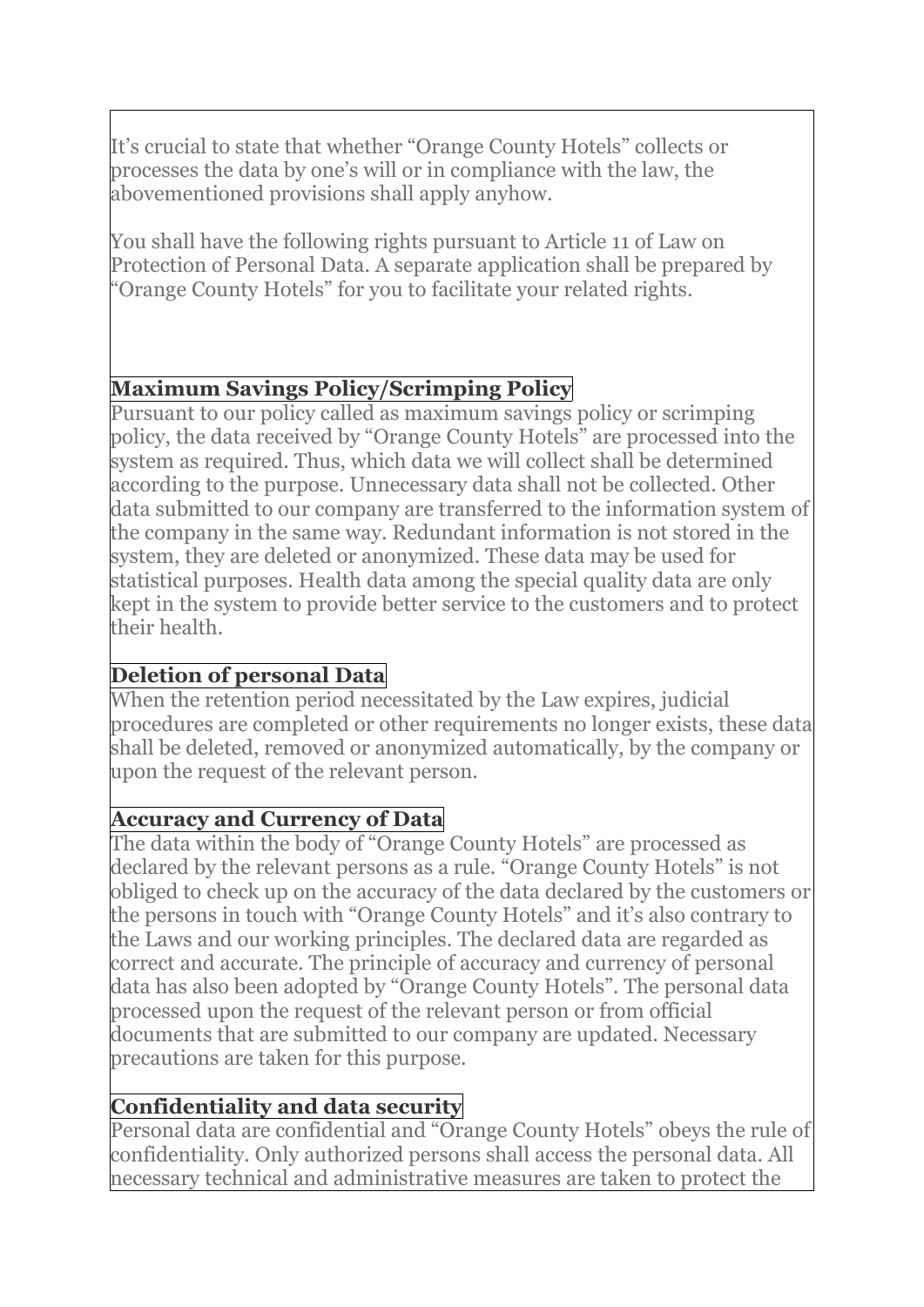personal data collected by "Orange County Hotels" and to prevent the damage on our customers and potential customers. Within this framework, it shall be ensured that the software complies with the standards, third parties are selected with caution and data protection policy is observed within the company.

### DATA OF CUSTOMER, POTENTIAL CUSTOMER AND BUSINESS AND SOLUTION PARTNERS

As "Orange County Hotels", we process your personal data in the capacity of data supervisor within the scope of Personal Data Protection Law no. 6698 and other relevant legislations.

In this sense, categories and explanations of personal data to be processed are as follows:

- Identity Information: Name-surname, name-surname of companying guest/guests; nationality, birth place and date, T.R. Identity, driver's license and passport numbers (including date and place of issue).

- Contact Information: Address, telephone number, e-mail address.

- Financial Information: Mobile invoice information, bank account information, payment card information, Loyalty Program memberships, information about purchased product or services.

- Customer reviews, feedbacks and complaints: Special preferences in accommodation, marketing and communication fields; reviews, opinions or complaints about the brands and properties.

- Other: Reservation details, travel history; information on participation in competitions, draws or marketing programs, information of vehicles used to access the property; booked hotel, airline and rental car packages; associated groups to stay in the properties, frequent-flyers or Travel Partnership Program memberships and member numbers, information provided during membership and account applications.

# **Collection and processing of data for contractual relationship**

In case of a contractual relationship with our customers and potential customers, the collected personal data may be used without the approval of the customers. However, this use shall be for the purpose of the contract. The data shall be used for better execution of the contract and as required by the services and updated, if necessary, by contacting the customers. Nevertheless, the data provided to us by our potential customers shall be processed to easier and more quality services later. These data shall be deleted upon requests in case of lack of any contractual relationship.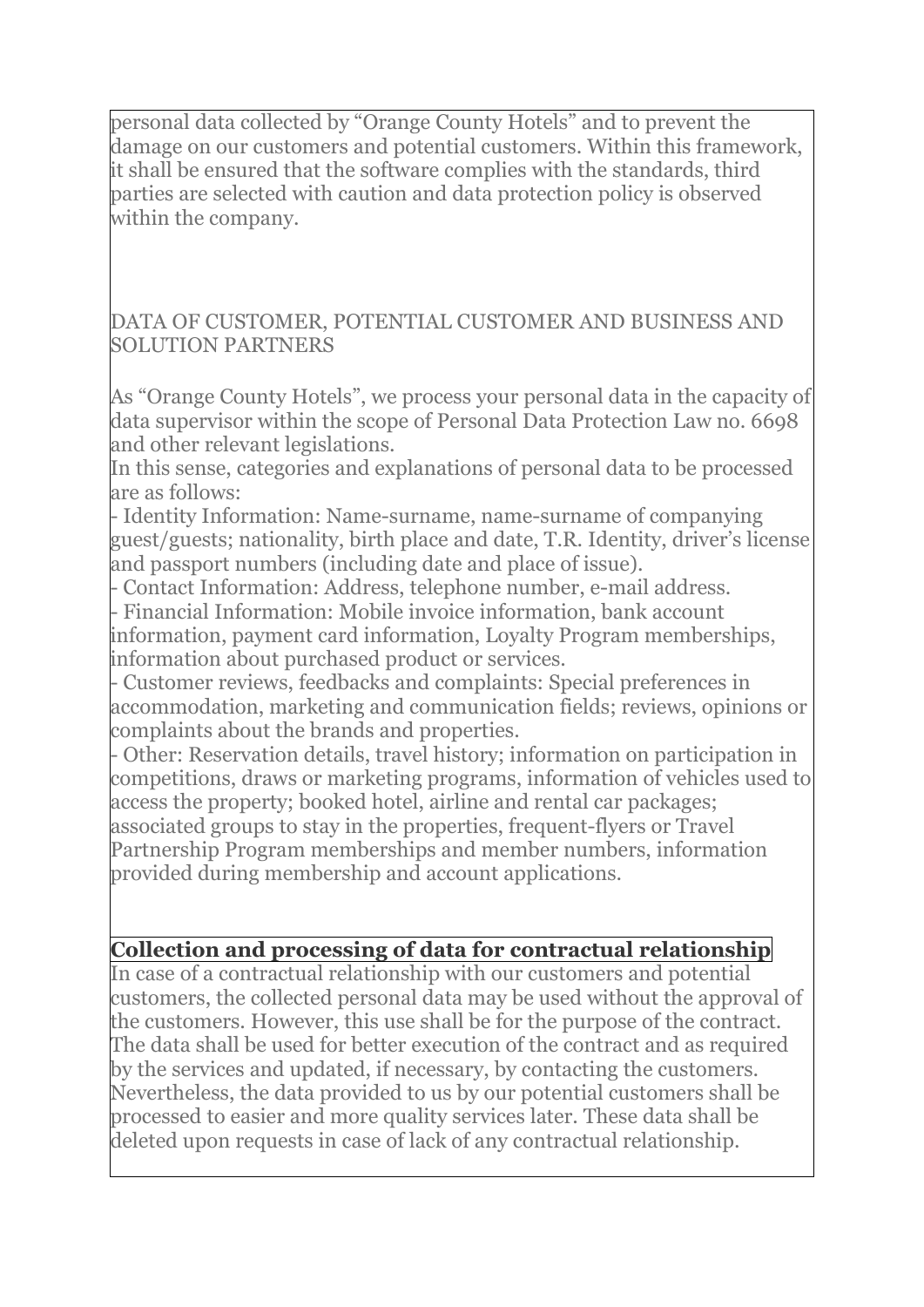**Data of Business and Solution Partners** "Orange County Hotels" adopts as a principle to act in compliance with the laws when exchanging the data both with business and solution partners. The data are shared with the business and solution partners with the understanding of data confidentiality and as required by the services and it's definitely ensured that these parties take measures regarding the data security.

### **Processing data to manage, analyse and improve the services provided in the properties**

- Carrying out a questionnaire study with the aim of measuring the services provided,

- Communicating with guests for marketing purposes in line with the communication permits within the scope of miscellaneous laws,

- Exchanging internal correspondences with guests violating the property and general codes of conduct during the accommodations at the hotel and preparing a list in line with these information,

- Recording the comments of guests on social media, blogs, review portals etc. into the system to analyse the feedback of the service provided,

- Carrying out Sales and Marketing activities to offer a tailor-made holiday experience by processing the data of services provided to the guests.

### **Managing relations with guests before, during and after the accommodation**

- Calling guests before check-in,

- Customer Loyalty Program management,

- Answering questions of guests on Loyalty Program, card categories, how to upgrade your card etc.,

- Doing segmentation by analysing the data about reservation history, travel preferences and services purchased with the aim of correctly managing the marketing activities,

- Managing allegations/complaints about our properties and services on review portals, complaint pages, social media etc.,

- Keeping personal information of guests up-to-date and combining with data to be obtained from third party sources for analytical purposes.

# **Survey delivery and data processed with this form**

Survey deliveries are made within the framework of ARTICLE  $6 - (1)$  of the Law on the Regulation of Electronic Commerce No. 6563, regarding the commercial electronic message transmission clause.

Your valuable opinions will be processed in order to increase our existing service quality, collect plannings and insights regarding new services and enable property officials to evaluate the services they provide from your perspective. Your information, limited only to the e-mail address, will be shared with Related Marketing Cloud (RMC) and QuestionPro Survey Software companies in order to enable survey delivery.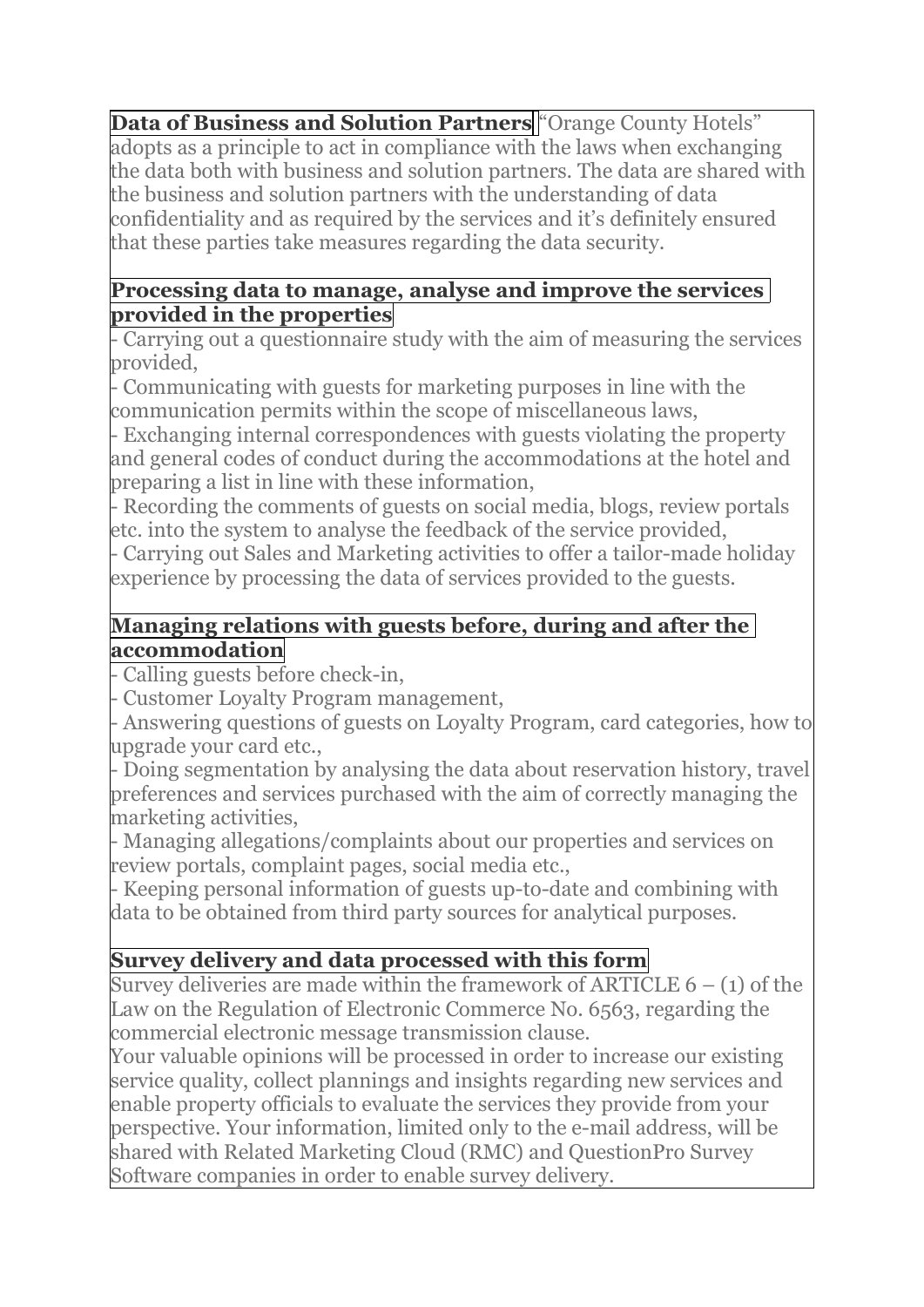In addition, our guests accept and undertake that they write their reviews according to their own experience, they are their own sincere opinions about the hotel, they have no personal or commercial ties to the property and no material/moral incentive or payment is offered to write such review.

# **E-invoicing & E-Archive Invoice**

Within the scope of this program, customer is automatically enrolled in einvoicing program and invoices are sent to the e-mail address he/she has provided to the property. It's the responsibility of the customer to ensure that the e-mail address is accurate and preferred one for this

communication, which is provided during check-in or updated later. If a reservation is made for another family member or other persons using this e-mail address, e-invoice of the relevant invoice is sent to the address of the e-mail address.

e-Invoice is an invoice that is issued in electronic environment, not printed on the paper and sent to the receiver and/or vendor through the servers. It has entered into force with TPL communique with order no. 397 of Turkish Republic's Tax Procedure Law and has been put into practice since March 5, 2010.

As per TPL, e-Invoice contains all information required to be present in an invoice and mutual invoice submission between the receiver and vendor are realized in electronic environment.

e-Archive Invoice is an implementation that ensures the invoice which must be issued, kept and submitted on paper as per Tax Procedure Law is issued in electronic environment and its secondary copy is kept and submitted in electronic environment in compliance with General Communique on Tax Procedure Law with order no. 433. In e-Archive Invoice, all invoices except for the invoices issued for taxpayers registered in e-Invoice Implementation are designated as e-Archive Invoice.

# **Data processing for advertisement purposes**

Electronic messages for advertisement purposes can only be sent to the persons with prior consent in compliance with the Law on the Regulation of E-Commerce and the Law on Commercial Communication and Commercial Electronic Messages. An explicit consent of the person is required to send advertisements. "Orange County Hotels" obeys the details of ''the consent'' specified in the same legislation. The consent to be obtained should cover all commercial electronic messages that are sent to the electronic communication addresses of the recipients to promote and market the goods and services of the company, to promote the business or to increase the recognition level of the company with contents including greetings and wishes. This consent may be obtained via any electronic communication channel or at physical medium in written. The important thing is to obtain the declaration of the recipient that he/she accepts to receive commercial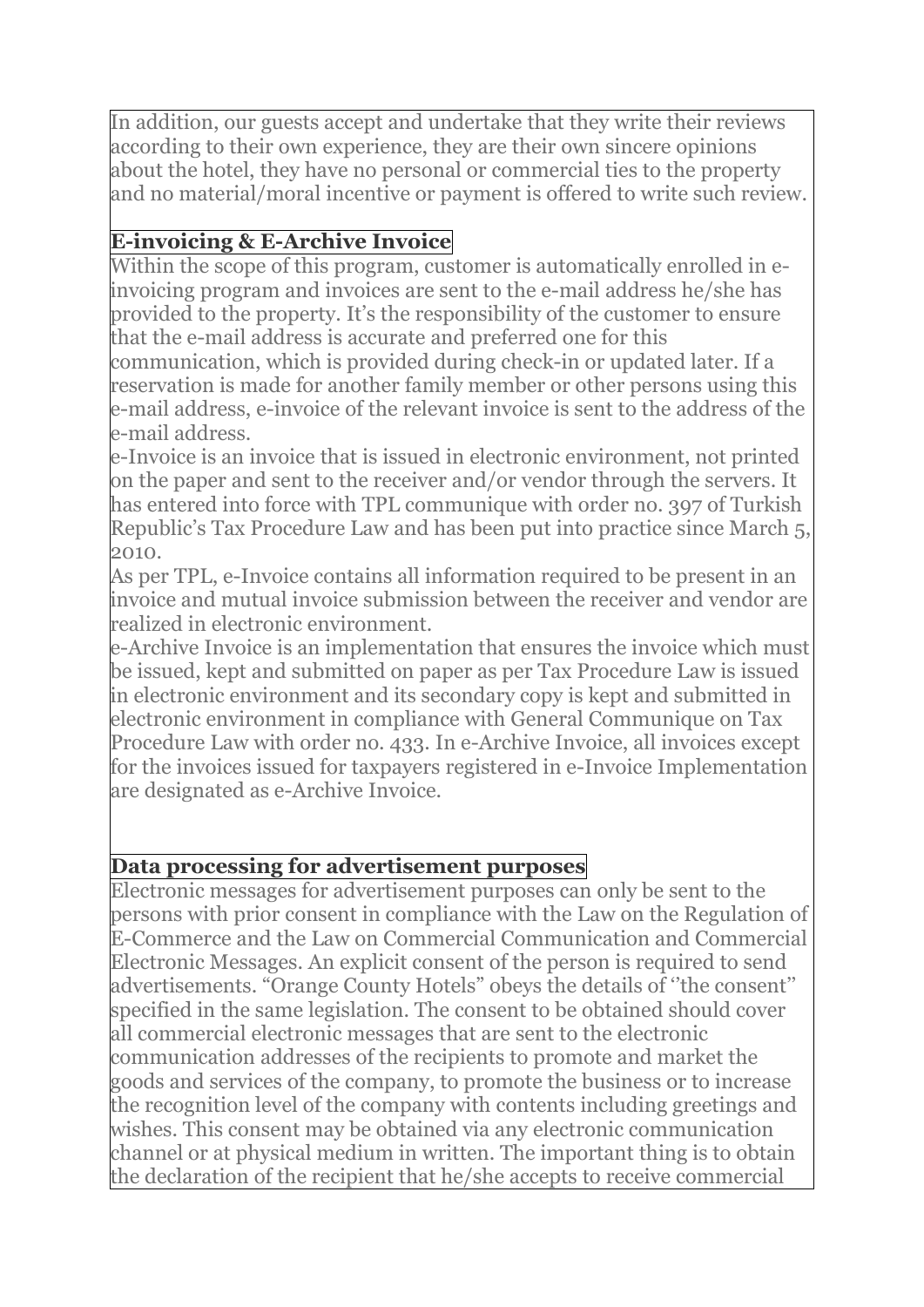electronic messages and to have his/her full name and electronic communication address.

## **Data processing due to legal obligations of the company or being stipulated explicitly in the Law**

Personal data may be processed without prior consent when it's stipulated explicitly in the relevant legislation or to fulfill a legal obligation specified in the legislation. Type and scope of the data processes are required for data processing activity that is permitted by the Laws and they should comply with the relevant legal provisions.

Personal data may be processed pursuant to the legal purposes and the services of the company. However, the data shall not be used for services contrary to the laws under any circumstances.

# **Processing of special quality data**

In order to provide better services, Orange County Hotels may, with the consent of the individuals, process special data exclusively for the purpose for which it was collected. In accordance with the circulars issued under Covid-19 and statutory provisions, our hotel facilities may request certain personal data, including special personal data such as health data from you and your relatives. These personal data can be passed on to authorities and health facilities if required.

Pursuant to the Law, race, ethnic origin, political opinion, philosophical belief, religion, sect or other beliefs, clothes, membership of association, foundation or union, health, sexual choice, juridical sentence and data regarding safety measures and biometric and genetic data are among the special quality data. "Orange County Hotels" also takes adequate measures determined by the Board for the processing of special quality data. "Orange County Hotels" may process the special quality data only for the corresponding purposes to provide better services.

### **Data processed with automatic systems**

"Orange County Hotels" acts in compliance with the Law for data processed with automatic systems. The information obtained from these data without the explicit consent of the persons shall not be used against the person. However, "Orange County Hotels" may take decisions regarding the persons that it will perform process by using the data within the system.

### **Purpose of Collecting and Processing Safety Data from Properties**

Security footages taken due to your visit to Orange County Hotels that act in the capacity of data controller within the scope of Law no. 6698 are collected to ensure security of both you and our company and to provide service to you securely. Your personal data are not used for the purposes other than stated and processed based on the cause of action of the data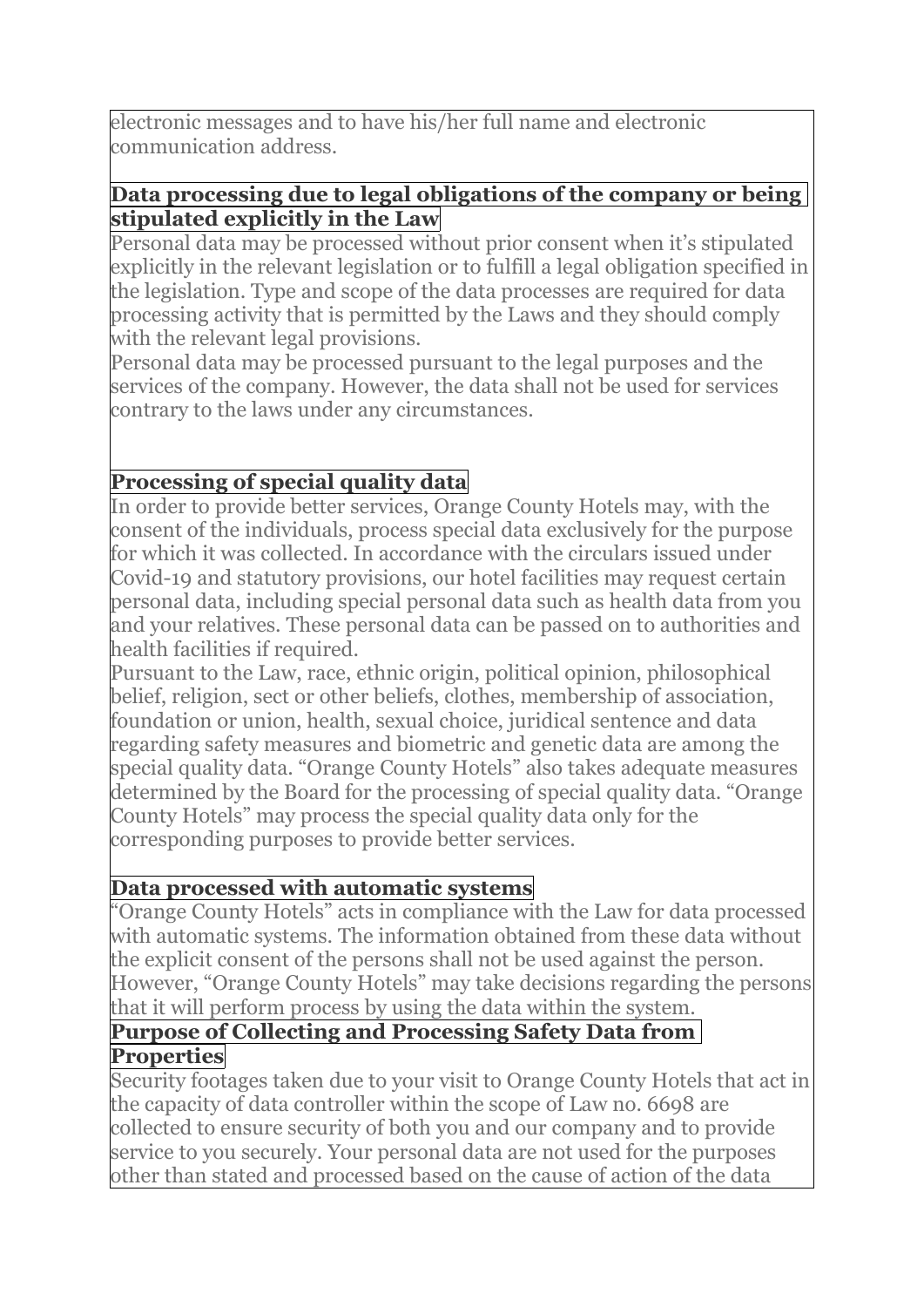controller for its legitimate interests as per clause (f) of article 5/2 of The Law on Protection of Personal Data. Collected personal data cannot be shared with any third person or entity pursuant to the rules. However, they can be shared to meet the demands of state institutions and organizations authorized by law to fulfil the legal obligations stipulated in clause (ç) of article 5/2 of the Law. When the purpose of collecting your data isn't deemed valid anymore, your data will be destroyed.

## **Use of Thermal Imaging Camera**

At the entrance to our property, a Thermal Imaging Camera/Thermometer is used to measure the body temperature and the relevant information is not used for purposes other than the protection of Public Health.

TRANSFERRING OF THE PERSONAL DATA DOMESTICALLY AND INTERNATIONALLY

Personal data may be shared with business and solution partners for the purpose of providing the services by "Orange County Hotels".

"Orange County Hotels" will be entitled to transfer the personal data for certain purposes to the following person and institutions; » Business partners of "Orange County Hotels" limited to the purpose of

execution of the aims of the establishment of the business partnership, » The suppliers of "Orange County Hotels" to the extent of providing the necessary services by our company to fulfill its commercial activities and procured by the supplier as external sources,

» Solution partners of "Orange County Hotels" limited to ensuring the execution of the commercial activities which require the participation of the affiliates of the company,

"Orange County Hotels" is authorized to transfer the personal data domestically and internationally within the conditions determined by the Board and in compliance with the other provisions in the Law and depending on the consent of the person.

RIGHTS OF THE RELEVANT PERSON

"Orange County Hotels" hereby agrees that the relevant person must provide his/her consent before processing the data within the scope of the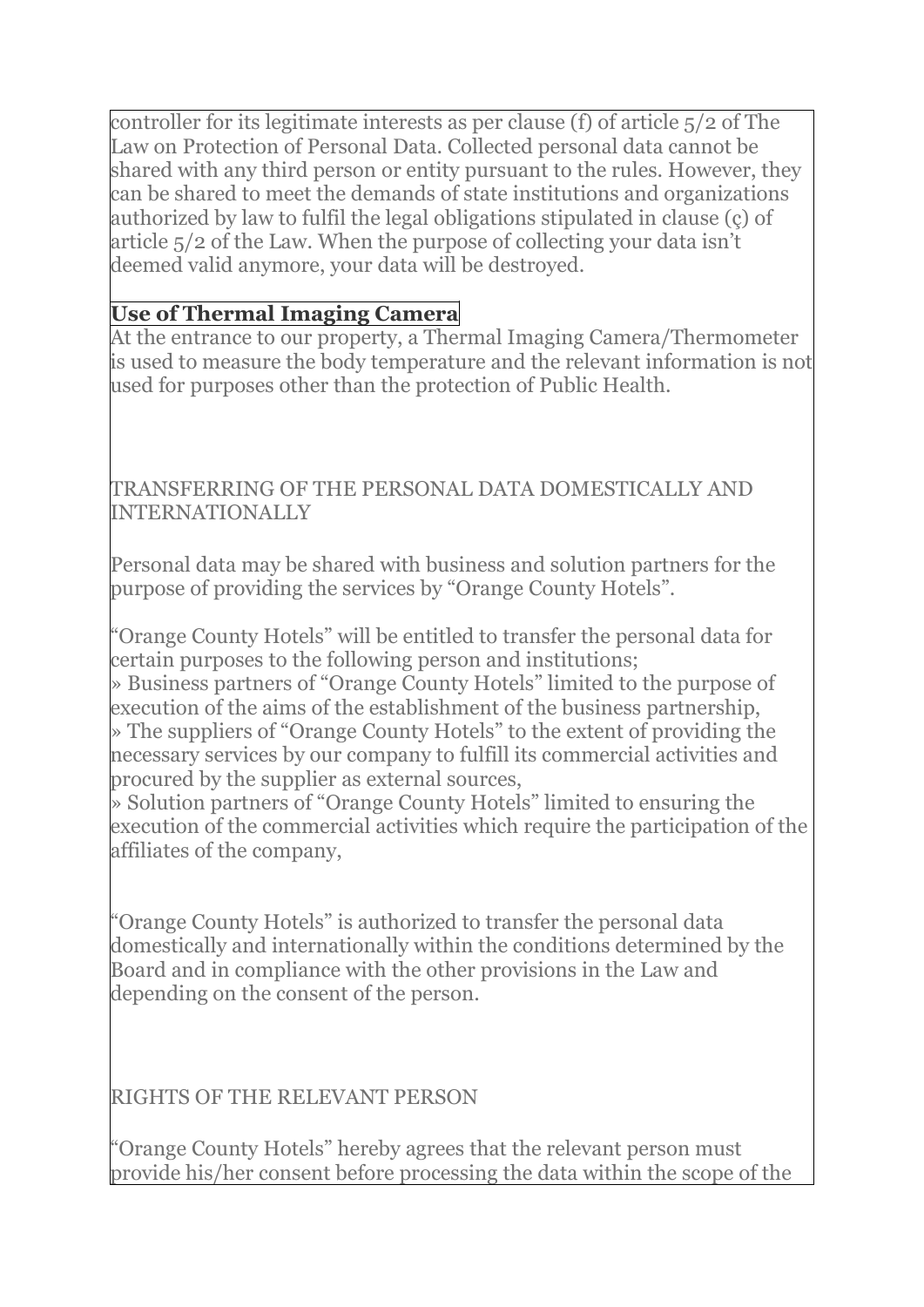Law and he/she reserves the right to determine the destiny of the data after the data is processed.

Regarding the personal data, the relevant persons holds the right to do the following by applying to our official announced on the web page by "Orange County Hotels";

a) To be informed whether his/her personal data are processed or not, b) To request information if the personal data are processed,

c) To learn the purpose of processing the personal data and whether the data are used for the corresponding purposes,

ç) To get information on the third parties to whom the personal data are transferred in the country and abroad,

d) In case the personal data are processed incompletely or inaccurately, to request the correction,

e) To request that personal data are deleted or removed within the framework of the conditions stipulated in article 7,

f) To request that the processes performed as per clause (d) and (e) are notified to the third parties to whom the personal data are transferred, g) To appeal to the negative results against himself/herself arising from the analysis of the data processed exclusively through the automatic systems, ğ) In case the personal data are damaged due to the processing of the data contrary to the Law, to request that the damages are indemnified. Nevertheless, the persons don't reserve any right on the anonymized data within the company. "Orange County Hotels" may share the personal data as required by a juridical function or governmental authority as per the business and contractual relationship.

The owners of the personal data shall submit their requests regarding the above-mentioned rights to the following contact address by completely filling out and putting their wet signatures on the application form given at www.orangecounty.com.tr, the official website of the company, through registered letter with return receipt with the copies of their identity cards (only front page for birth certificate). The applications shall be replied within the shortest time according to the content of the application ow within 30 days at the latest after the delivery to the company. You need to apply with registered letter with return receipt. Besides, only the questions about you shall be replied and any applications made regarding your spouse, relative or friends shall not be accepted. "Orange County Hotels" can only request information and document from the application holders.

CONFIDENTIALITY PRINCIPLE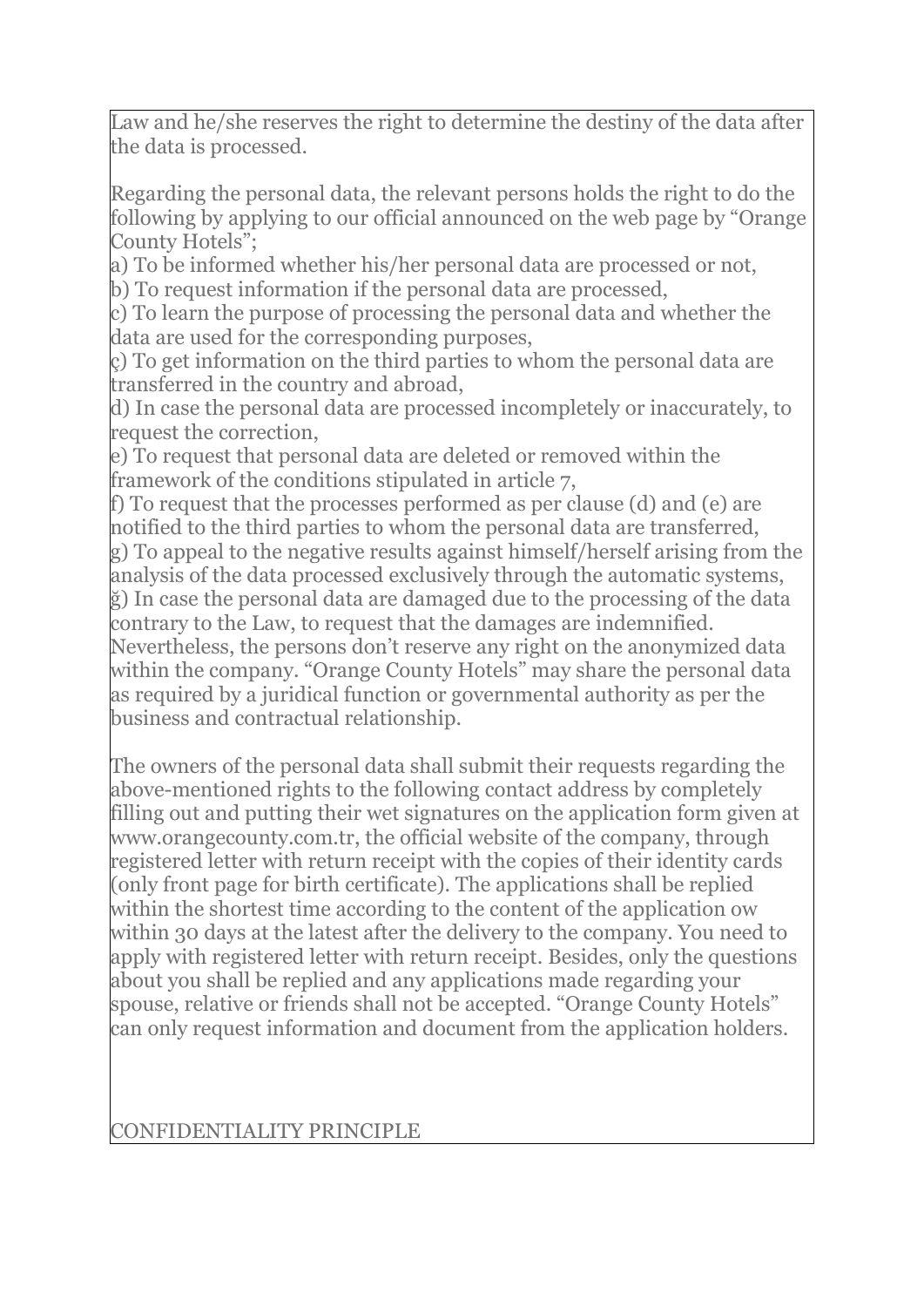The data of the employees and other persons within "Orange County Hotels " are confidential. Nobody can use, copy, reproduce, transfer these data for other purposes apart from the business purposes.

## PROCESS SECURITY

All necessary technical and administrative measures are taken to protect the personal data received by "Orange County Hotels" and to prevent the retention of them by unauthorized persons and to prevent the damage on our customers and potential customers. Within this framework, it's ensured that the software complies with the standards, third parties are selected with care and data protection policy is followed within the company.

## INSPECTION

"Orange County Hotels" carries out the internal and external inspections for protection of the personal data.

## NOTIFICATION OF VIOLATIONS

"Orange County Hotels" shall immediately act to remedy the violations in case a violation of personal data is notified. It shall mitigate or indemnify the damage of the relevant person. In case the personal data are obtained by the unauthorized persons, this case should be immediately notified to the Board of Personal Data Protection.

Regarding the notification of the violations, you can also make an application as per the procedures provided at https://www.orangecounty.com.tr/en/kvkk

Requests made pursuant to the Act on the Protection of Personal Data As announced on<https://www.orangecounty.com.tr/en/kvkk> to put your application into process, please complete the form on the websites, attach a copy of your identity card, and send it to the address written on the form via registered mail.

The rights concerning personal data will only be used for one's own data. Requests regarding the personal data of others will not be taken into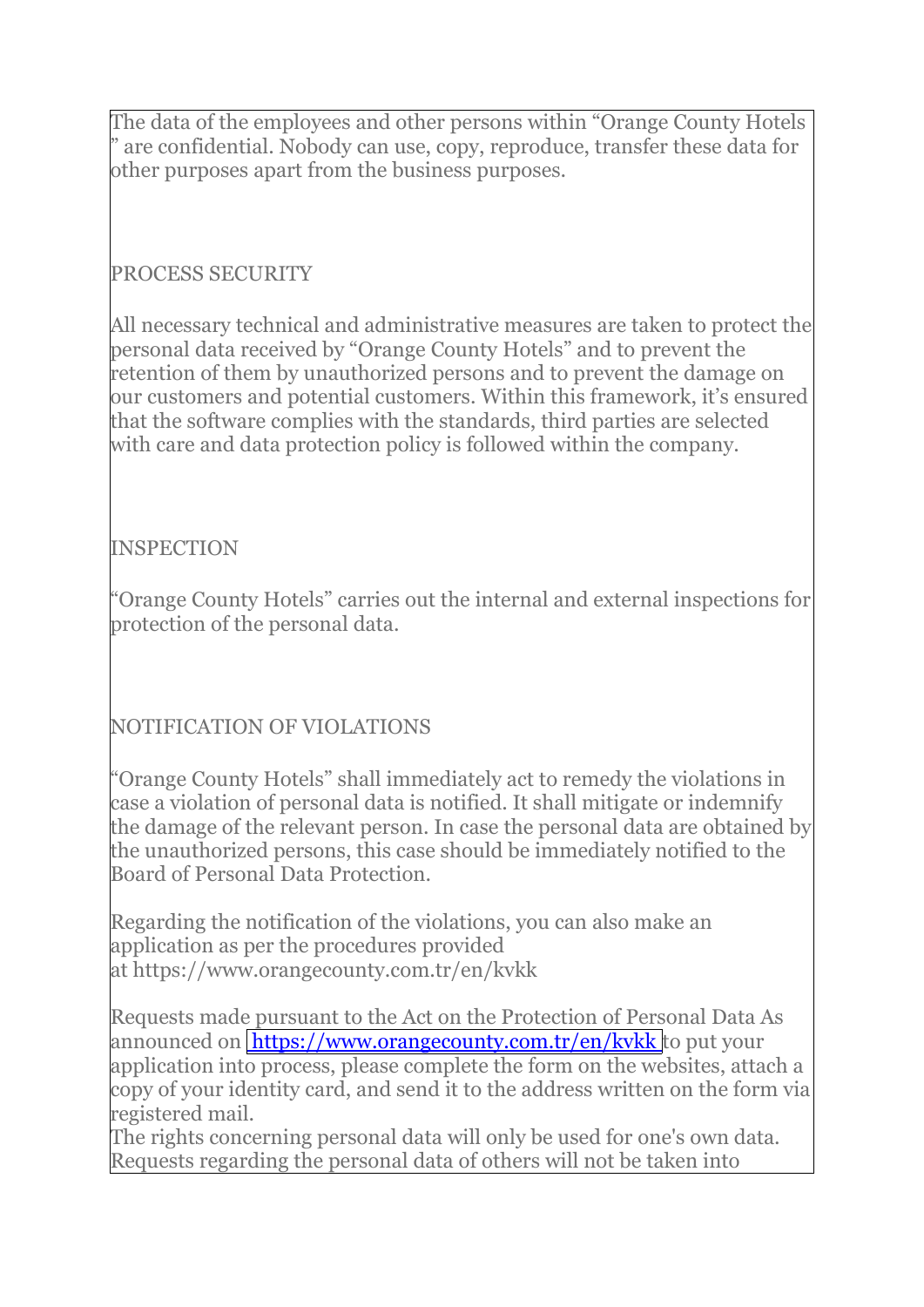consideration. Forms without identity card photocopies will not be taken into consideration. Please be informed that even if data deletion requests are fulfilled, we are required to share data with the authorities if requested.

**[Click for application form](https://www.orangecounty.com.tr/GPDRapplicationform_en.pdf)**

VERBIS (DATA SUPERVISOR INFORMATION)

You can access Data Supervisor Information that were notified to the Personal Data Protection Board by "Orange County Hotels" from the following links.

 [TOROS-HAN RESTAURANT TURİZM SANAYİ VE TİCARET A.Ş.](https://www.eticaret.gov.tr/siteprofil/1437543054441224/wwworangecountycomtr)

CHANGES TO BE MADE IN PERSONAL DATA PROTECTION AND PRIVACY POLICY:

Orange County Hotels reserves the right to make changes on the declarations here.

There is a link attached on the homepage of the website to access the up-todate 'Personal Data Protection and Privacy Policy'.

When the last time this Policy was updated and update number are given at the end of this text.

Each change made on the Policy becomes effective upon the publication of the changed declaration on the website.

By using the website or any of our products and services following such changes, you accept the changed declaration that is effective at that time. Policy Update: 25 09 2020

**CONTACT** 

You can contact us for further questions on the confidentiality agreement by using the following contact information.

**Orange County Hotels Head Office Aspendos Bulvarı Mehmetçik Mah. No:89 Nar Plaza B blok Kat 3**